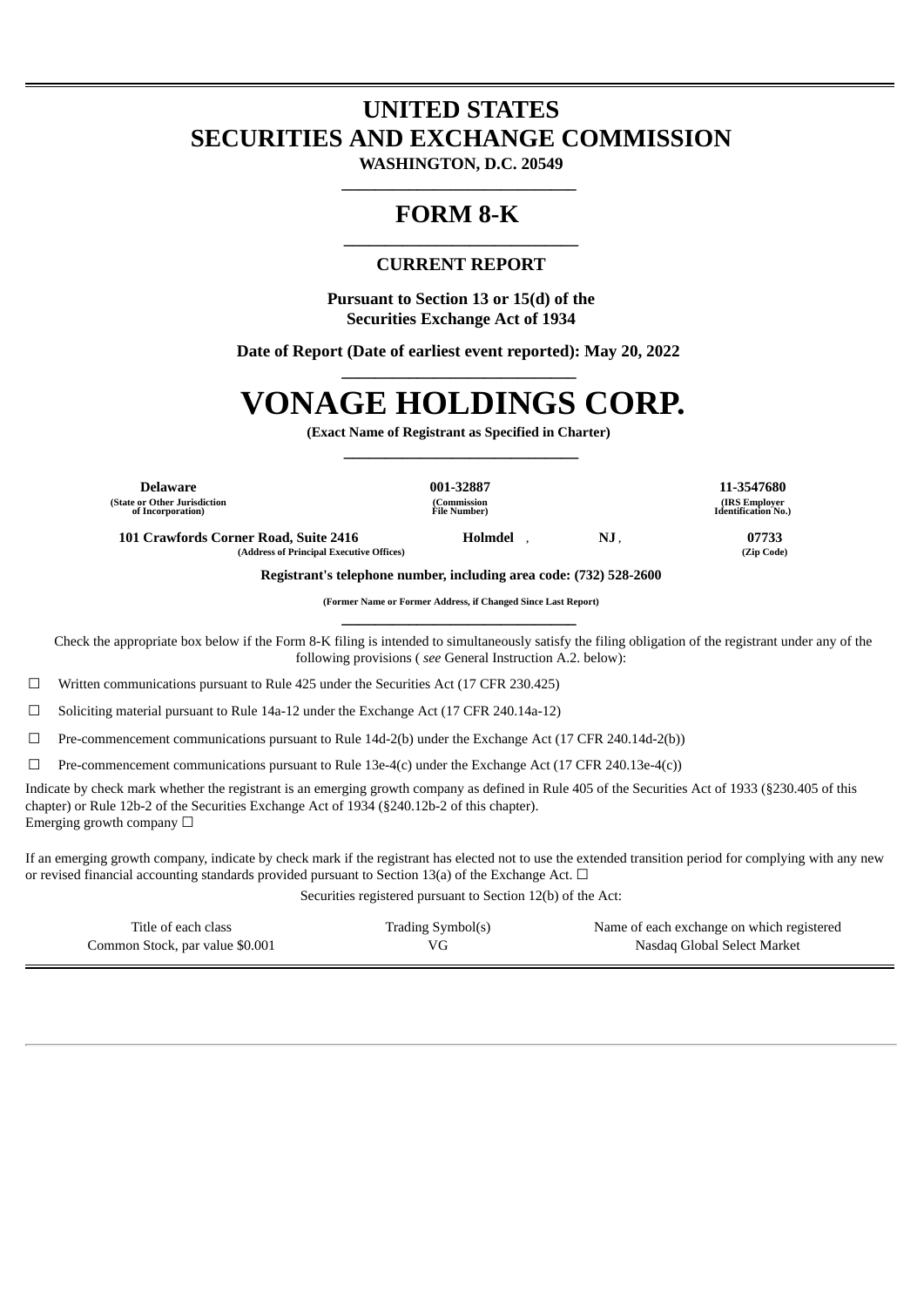As previously reported, on November 22, 2021, Vonage Holdings Corp. ("the Company") entered into an Agreement and Plan of Merger (the "Merger Agreement") with Telefonaktiebolaget LM Ericsson (publ), an entity organized and existing under the laws of Sweden ("Parent"), and Ericsson Muon Holding Inc., a Delaware corporation and an indirect wholly-owned subsidiary of Parent ("Merger Sub"), pursuant to which Merger Sub will merge with and into the Company (the "Merger"), with the Company continuing as the surviving corporation of the Merger and an indirect wholly owned subsidiary of Parent. Capitalized terms used but not otherwise defined herein have the respective meanings set forth in the Merger Agreement.

#### **Item 7.01 Regulation FD Disclosure**

Pursuant to Section 8.2 of the Merger Agreement, the Termination Date has been extended for a period of three months and is now August 22, 2022. The Closing remains subject to CFIUS Clearance (the process for which is described in the definitive proxy statement filed by the Company with the U.S. Securities and Exchange Commission on January 10, 2022). All other requisite foreign and U.S. regulatory requirements for the Closing, including as relates to the Hart-Scott-Rodino (HSR) Act, have been satisfied. Parent and Vonage continue to work toward Closing, which is expected during the first half of 2022, on and subject to the terms of the Merger Agreement.

### **Forward-Looking Statements**

This communication contains forward-looking statements, including statements regarding the effects of the proposed acquisition of the Company by Parent. In addition, other statements in this communication that are not historical facts or information may be forward-looking statements. The forward-looking statements in this communication are based on information available at the time the statements are made and/or management's belief as of that time with respect to future events and involve risks and uncertainties that could cause actual results and outcomes to be materially different. Important factors that could cause such differences include, but are not limited to: the occurrence of any event, change or other circumstances that could give rise to the termination of the merger agreement; uncertainties as to the timing of consummation of the merger, if at all; the inability to complete the proposed merger due to the failure to satisfy conditions to completion of the proposed merger; risks related to disruption of management's attention from the Company's ongoing business operations due to the transaction; the effect of the announcement of the proposed merger on the Company's relationships with its customers, operating results and business generally; the risk that the proposed merger will not be consummated in a timely manner; the impact of the COVID-19 pandemic; the competition we face; the expansion of competition in the cloud communications market; risks related to the acquisition or integration of businesses we have acquired; our ability to adapt to rapid changes in the cloud communications market; the nascent state of the cloud communications for business market; our ability to retain customers and attract new customers cost-effectively; developing and maintaining market awareness and a strong brand; developing and maintaining effective distribution channels; security breaches and other compromises of information security; risks associated with sales of our services to medium-sized and enterprise customers; our reliance on third-party hardware and software; our dependence on third-party vendors; system disruptions or flaws in our technology and systems; our ability to comply with data privacy and related regulatory matters; our ability to scale our business and grow efficiently; the impact of fluctuations in economic conditions, particularly on our small and medium business customers; the effects of significant foreign currency fluctuations; our ability to obtain or maintain relevant intellectual property licenses or to protect our trademarks and internally developed software; fraudulent use of our name or services; restrictions in our debt agreements that may limit our operating flexibility; our ability to obtain additional financing if required; retaining senior executives and other key employees; intellectual property and other litigation that have been and may be brought against us; rapid developments in global API regulation and uncertainties relating to regulation of VoIP services; risks associated with legislative, regulatory or judicial actions regarding our business products; reliance on third parties for our 911 services; liability under anti-corruption laws or from governmental export controls or economic sanctions; actions of activist shareholders; risks associated with the taxation of our business; governmental regulation and taxes in our international operations; our history of net losses and ability to achieve consistent profitability in the future; our ability to fully realize the benefits of our net operating loss carry-forwards if an ownership change occurs; risks associated with the settlement and conditional conversion of our Convertible Senior Notes; potential effects the capped call transactions may have on our stock in connection with our Convertible Senior Notes; certain provisions of our charter documents; and other factors that are set forth in the "Risk Factors" in our Annual Report on Form 10-K and in the Company's Quarterly Reports on Form 10-Q filed with the SEC. While the Company may elect to update forwardlooking statements at some point in the future, the Company specifically disclaims any obligation to do so except as required by law, and therefore, you should not rely on these forward-looking statements as representing the Company's views as of any date subsequent to today.